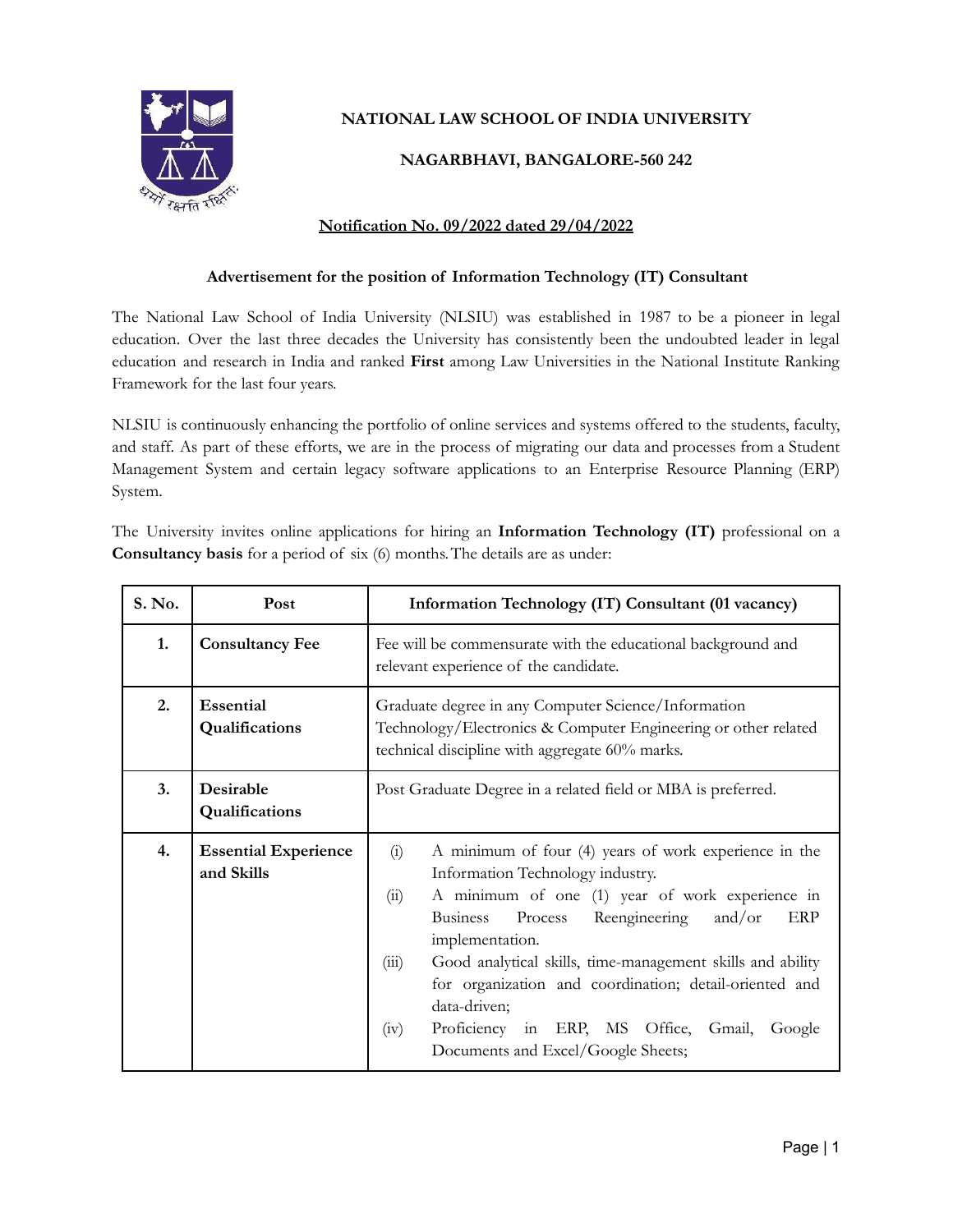|    |                        | Candidate must be self-driven, with the ability to be<br>(v)<br>collaborative as well as to work independently;<br>Fluency in written and oral English communication with<br>(vi)<br>excellent drafting, formulation and reporting skills.                                                                                                                                                                                                                                                                                                                                                                                                                                                                                                                                                                                                                                                                                                                                                                                                                  |
|----|------------------------|-------------------------------------------------------------------------------------------------------------------------------------------------------------------------------------------------------------------------------------------------------------------------------------------------------------------------------------------------------------------------------------------------------------------------------------------------------------------------------------------------------------------------------------------------------------------------------------------------------------------------------------------------------------------------------------------------------------------------------------------------------------------------------------------------------------------------------------------------------------------------------------------------------------------------------------------------------------------------------------------------------------------------------------------------------------|
| 5. | <b>Job Description</b> | The Consultant will closely work with various University<br>Departments and the service/software providers to translate the<br>University's business processes into functional specifications onto<br>the ERP system. The Consultant will report to the Registrar.                                                                                                                                                                                                                                                                                                                                                                                                                                                                                                                                                                                                                                                                                                                                                                                          |
|    |                        | The Consultant will be responsible for undertaking the following<br>tasks:<br>Capture and document the As-Is processes of the various<br>business functions performed by various departments.<br>(Academic Administration Department, Finance<br>Department, People and Culture, Registrar's Office, Vice<br>Chancellor's Office, Library and Halls of Residence among<br>others)<br>Ensure and assist in the migration of data from legacy<br>systems to ERP.<br>Conduct in-depth discussions with the relevant stakeholders<br>$\bullet$<br>and design the To-Be processes.<br>Understand the ERP system through close coordination with<br>the service provider.<br>Assist the university in implementation of the ERP system.<br>Coordinate with the service provider on implementation of<br>customizations.<br>Create training materials for the users and provide the<br>$\bullet$<br>necessary trainings to the staff, faculty, and students.<br>Submit periodic reports on the progress of activities to the<br>leadership team of the University. |
|    |                        | Other responsibilities shall include:<br>Providing technical guidance and inputs in matters pertaining<br>to the IT systems to the University.<br>Providing technical assistance towards digitalizing core<br>operational activities like admissions, recruitment for specific<br>functions like HR, Finance and Academic Administration.<br>Assisting the University in vendor selection and management<br>that are relevant to IT systems.                                                                                                                                                                                                                                                                                                                                                                                                                                                                                                                                                                                                                |

## **General Conditions:**

- 1. The prescribed essential qualifications/experience indicated are the bare minimum required for the role. Mere possession of these qualifications/experience will not entitle the candidate(s) to be called for an interview.
- 2. The qualifications prescribed in the table above should have been obtained from recognized Universities/ Institutions.